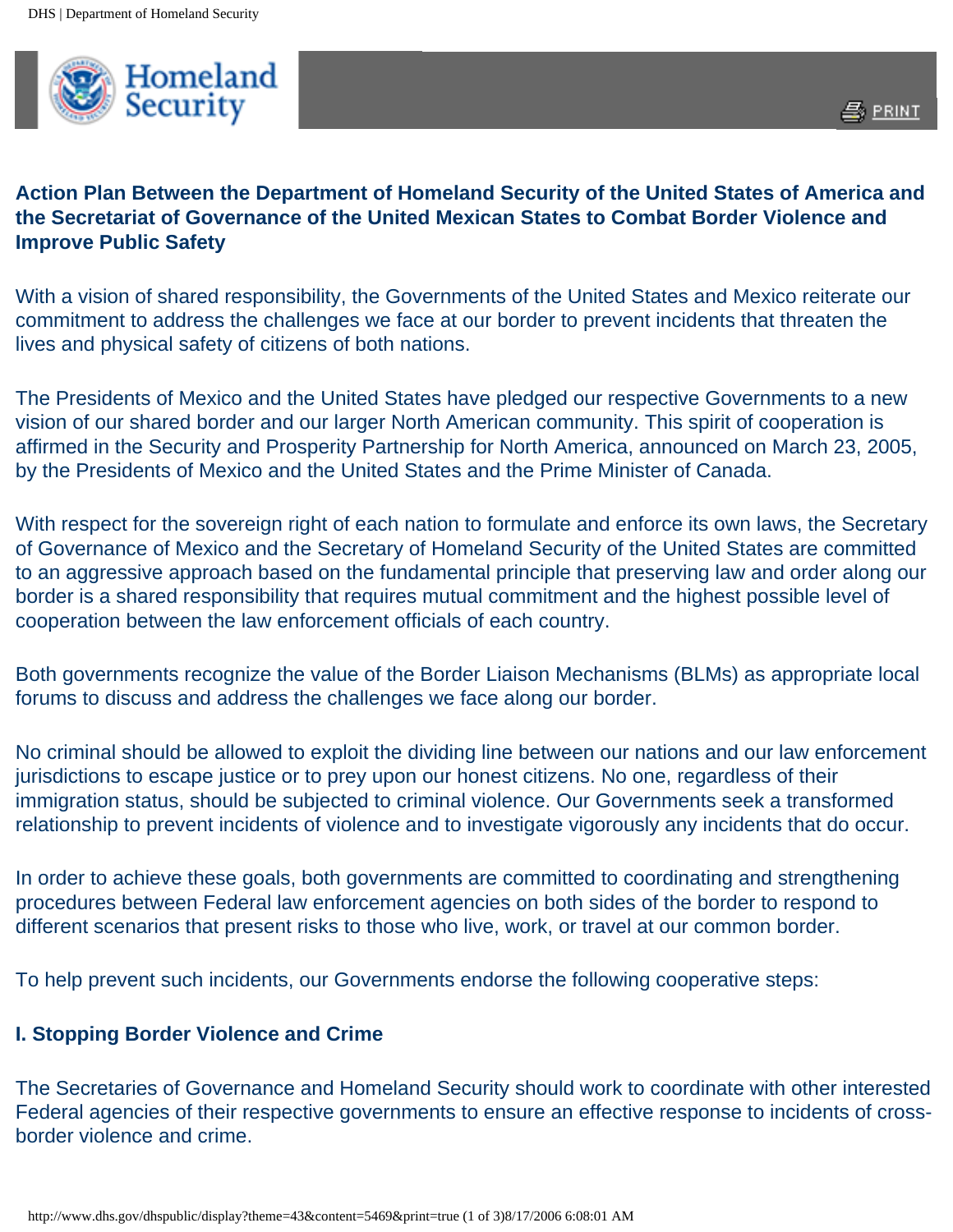DHS | Department of Homeland Security

A Border Security and Public Safety Working Group, led by the Secretariat of Governance and Department of Homeland Security but including other relevant agencies, is to be established. This operational group is to work within the Border Liaison Mechanism (BLM) structure to facilitate coordination and operational requirements and should coordinate with each BLM, to include the Consuls General or Principal Consuls at the U.S. and Mexican Consulates located on the Border. This working group should carry out the following tasks.

- 1. Establish detailed operational protocols expanding upon the pilot programs established in Arizona/Sonora and Laredo/Nuevo Laredo to facilitate immediate communication between first responders when incidents of border violence or crime, or unauthorized crossings by government personnel, arise.
- 2. Establish written operational protocols, which will be reviewed as required but at least every six months, for Federal law enforcement response on both sides of the border.
- 3. Establish, as necessary and appropriate, mechanisms and procedures to ensure immediate apprehension and detention of persons suspected of border violence or crime, and preservation of evidence on our respective sides of the border.
- 4. Ensure, where appropriate, bilateral coordination of investigations and follow-up actions with all relevant Federal agencies.
- 5. The participating agencies should conduct regular exercises to ensure coordination protocols are updated and consistent with law enforcement procedures and regulations on both sides of the border.

## **II. Preventive Actions**

In addition to the procedures regarding incidents of border violence and crime mentioned above, both nations undertake to do the following:

- 1. Promote appropriate patrolling of the border region as necessary, ensuring key information is shared with the other party as necessary and permissible. Confidentiality of this information is to be protected as appropriate or as governed by other agreements. a) On behalf of Mexico, the Federal Preventive Police and the Beta Groups, or other entities as relevant, may be designated to participate in this effort along the land border. b) On behalf of the United States, Customs and Border Protection is charged with managing, controlling and securing the border at and between U.S. Ports of Entry.
- 2. Ensure that each nation has a common understanding of binational landmarks or other border markers known to both sides, such that first responders may quickly arrive on scene.
- 3. Establish the appropriate mechanisms for exchange of information to prevent and fight border violence.
- 4. Both governments are to take adequate actions to ensure information from the incident is accurate and timely.